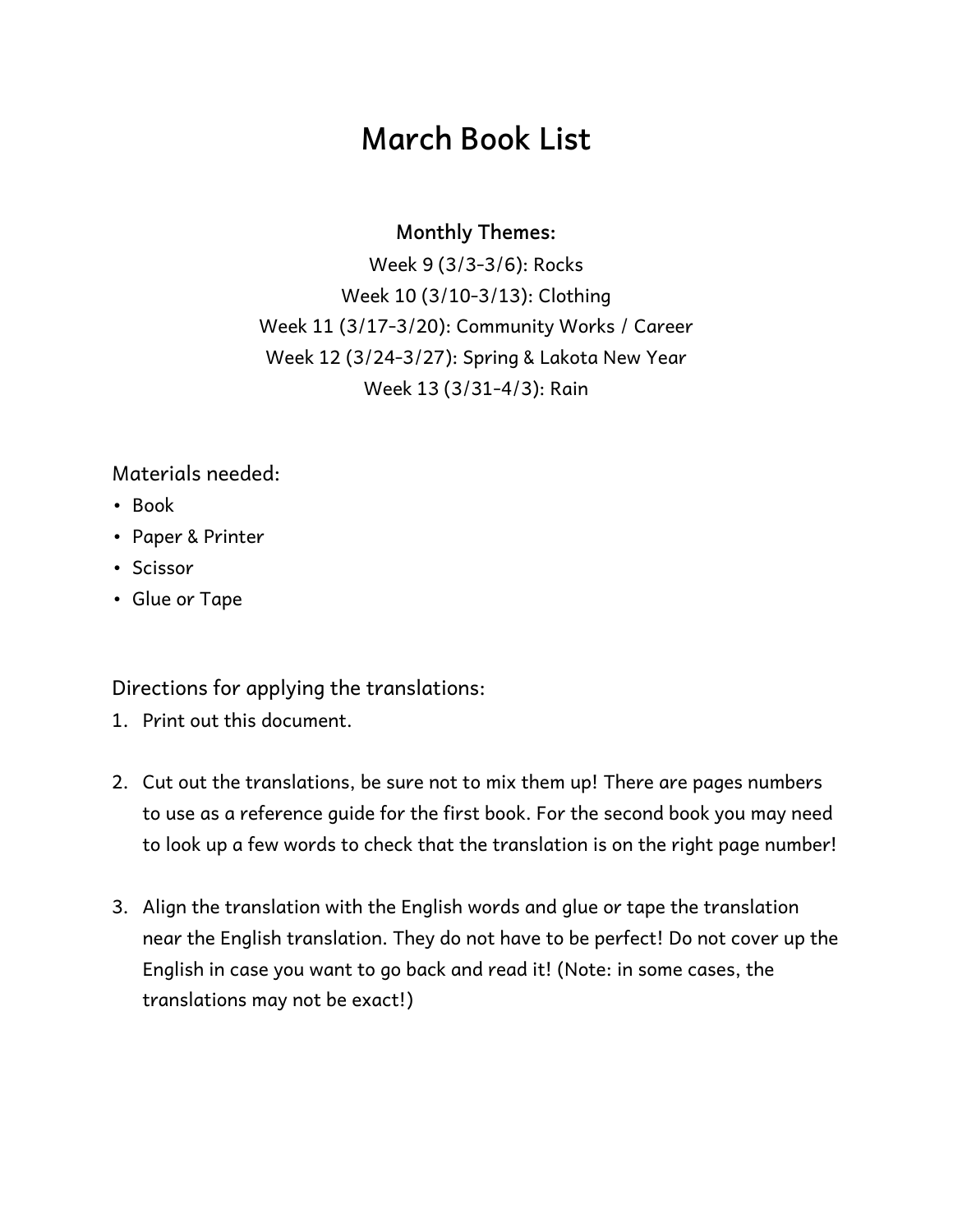

### **Matȟó Ǧí, Matȟó Ǧí, Táku Čha Waŋláka He?**

Brown Bear, Brown Bear, What Do You See? by Bill Martin Jr / Eric Carle

My First Reader Addition, with Reading Activities & Questions

Buy it online at half.com:

http://product.half.ebay.com/Brown-Bear-Brown-Bear-What-Do-You-See-by-Bill-Jr-Martin-2010-Hardcover/102935060&tg=info

# Matȟo Ǧi, Matȟo Ǧi Táku Cha Waŋláka He?

- 3 Matȟó Ğí, Matȟó Ği, táku čha waŋláka he?
- 4 Ziŋtkála waŋ šá čha amáyuta čha waŋbláke.
- 5 Ziŋtkála Šá, Ziŋtkála Šá, niš, táku čha waŋláka he?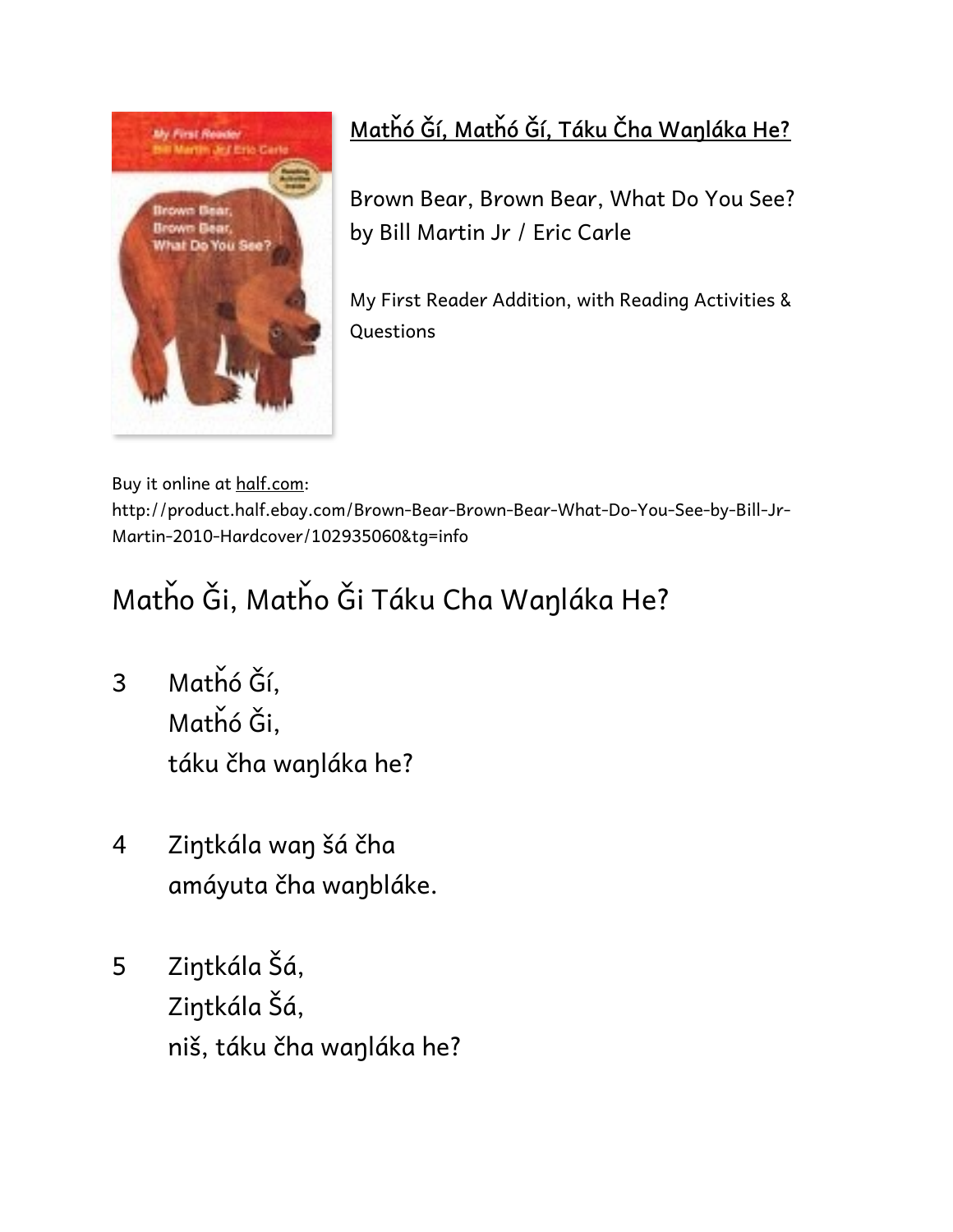- 6 Maǧáksiča waŋ zí čha amáyuta čha waŋbláke.
- 7 Maǧáksiča Zí, Maǧáksiča Zí, niš, táku čha waŋláka he?
- 8 Šúŋkawakȟáŋ waŋ tȟó čha él ahímatuŋwaŋ čha waŋbláke.
- 9 Šúŋkawakȟáŋ Tȟó, Šúŋkawakȟáŋ Tȟó, niš, táku čha waŋláka he?
- 10 Gnašká waŋ tȟózi čha él ahímatuŋwaŋ čha waŋbláke.
- 11 Gnašká Tȟózi, Gnašká Tȟózi, niš, táku čha waŋláka he?
- 12 Igmú waŋ tȟóša čha amáyuta čha waŋbláke.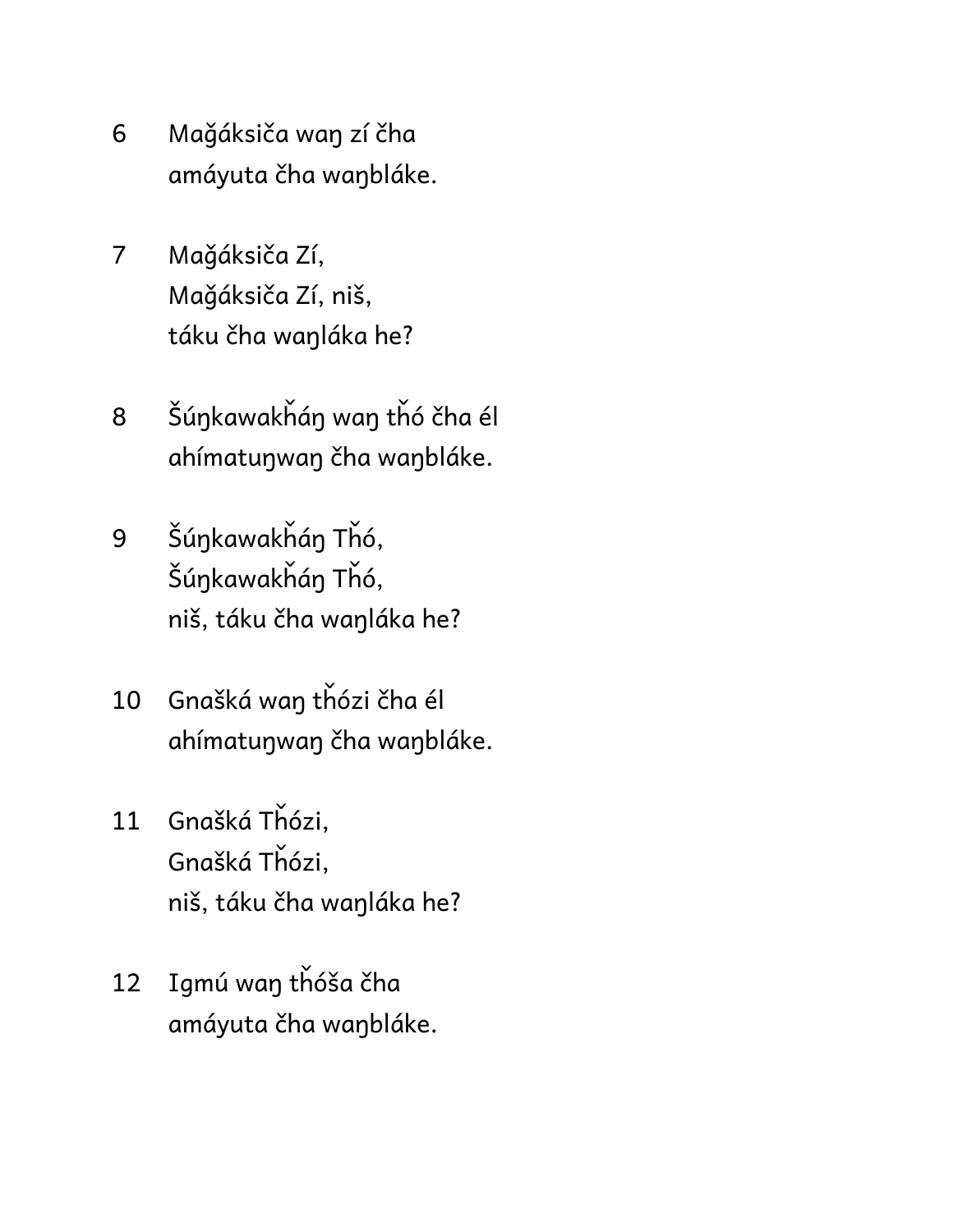- 13 Igmú Tȟóša, Igmú Tȟóša, niš, táku čha waŋláka he?
- 14 Šúŋka waŋ ská čha amáyuta čha waŋbláke.
- 15 Šúŋka Ská, Šúŋka Ská, niš, táku čha waŋláka he?
- 16 Tȟáȟčašuŋkala waŋ sápa čha él ahímatuŋwaŋ čha waŋbláke.
- 17 Tȟáȟčašuŋkala Sápa, Tȟáȟčašuŋkala Sápa, niš, táku čha waŋláka he?
- 18 Hoǧáŋ waŋ mázaskazi čha él ahímatuŋwaŋ čha waŋbláke.
- 19 Hoǧáŋ Mázaskazi, Hoǧáŋ Mázaskazi, niš, táku čha waŋláka he?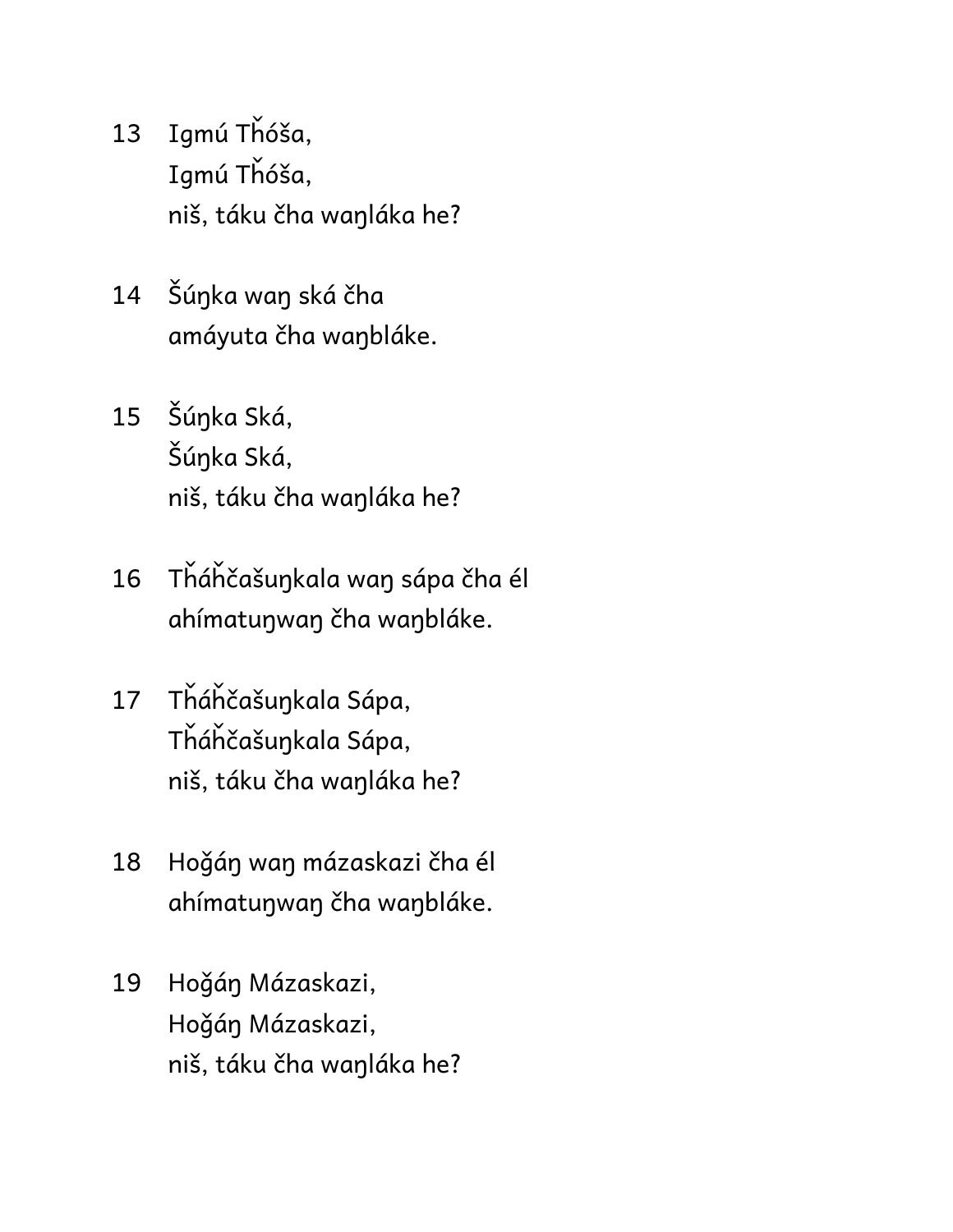- 20 Waúŋspekhiya waŋ amáyuta čha waŋbláke.
- 21 Waúŋspekhiya, Waúŋspekhiya, niš, táku čha waŋláka he?
- 22 Wakȟáŋyeža eyá amáyutapi čha waŋwíčhablake.
- 23 Wakȟáŋyeža, Wakȟáŋyeža, niš, táku čha waŋlákapi he?

24 - 25

Lenáke waŋwíčhuŋyaŋkapi:

matȟó ǧí waŋ,

ziŋtkála šá waŋ,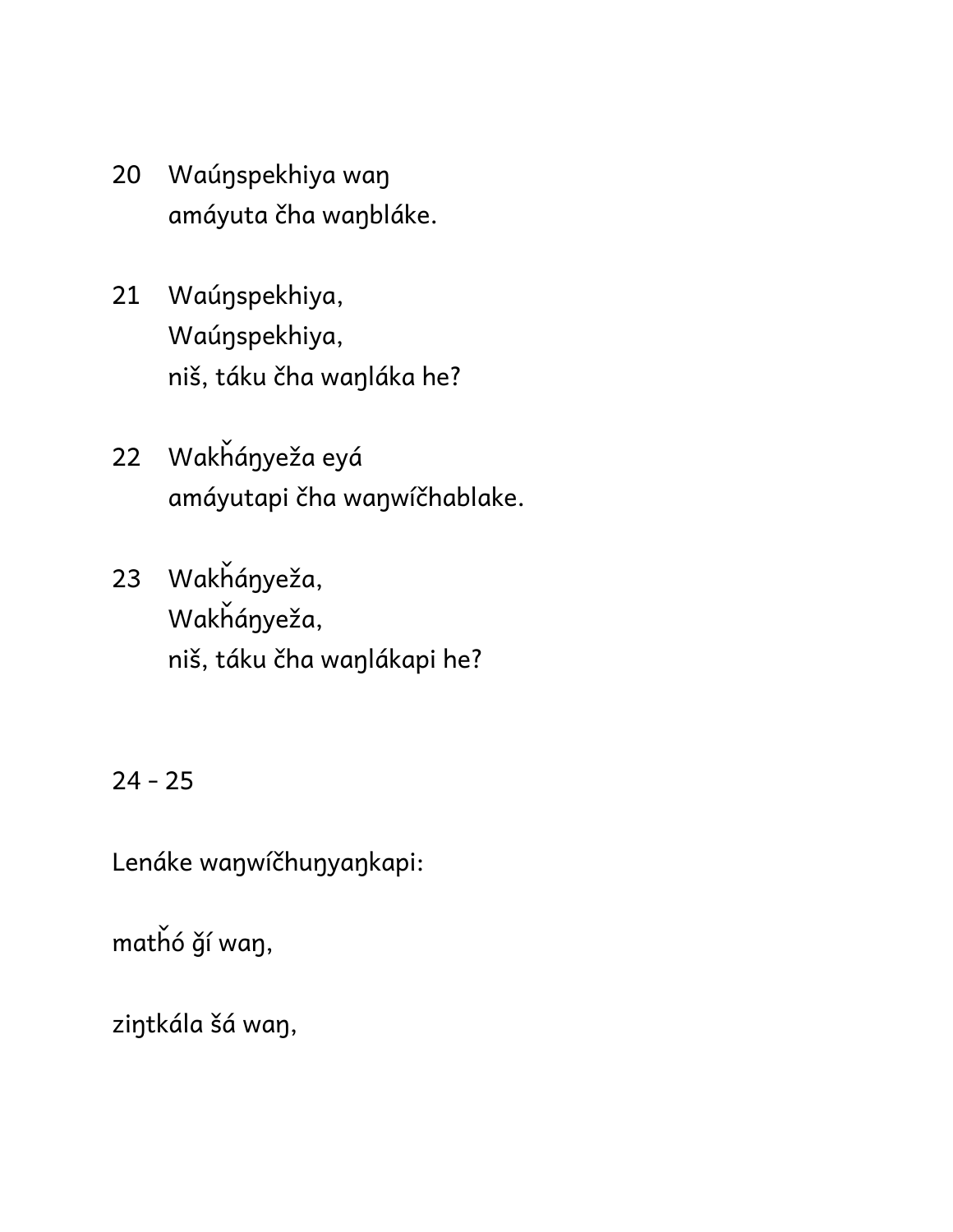maǧáksiča zí waŋ,

šúŋkawakȟáŋ tȟó waŋ,

gnašká tȟózi waŋ,

igmú tȟóša waŋ,

šúŋka ská waŋ,

tȟáȟčašuŋkala sápa waŋ,

hoǧáŋ mázaskazi waŋ,

na waúŋspekhiya waŋ

uŋkáyutapi.

Henáke waŋwíčhuŋyaŋkapi!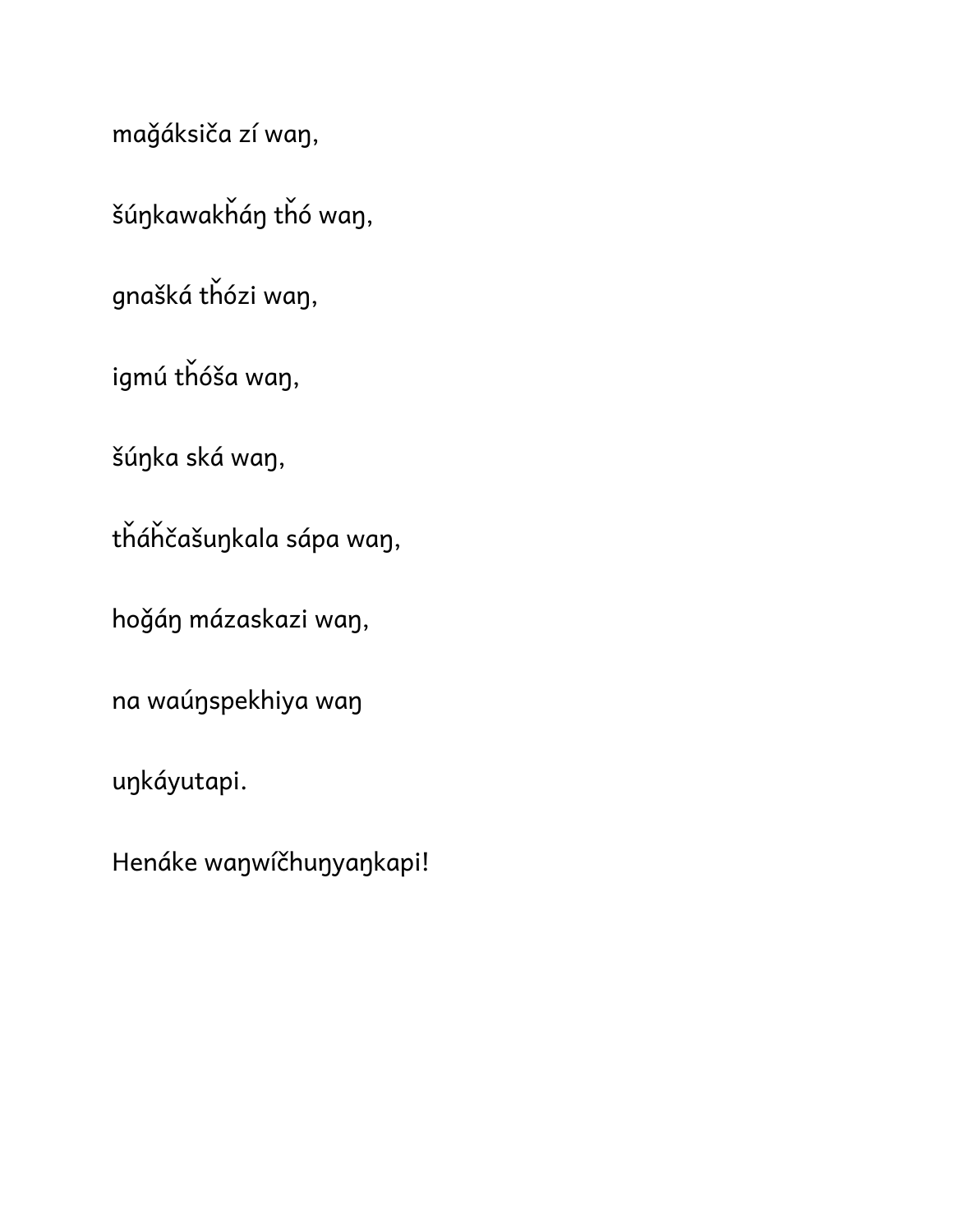The following are extra reading activities that are available in the "My First Reader" edition.

30 What color words can you read? Oówa wičhóiye tukté lawá oyákihi he?

> ǧí šá zí tȟó tȟózi

31 Can you match the words to the colors?

 tȟóša ská sápa mázaskazi

32 Where do these animals live?

 on land in water on land and water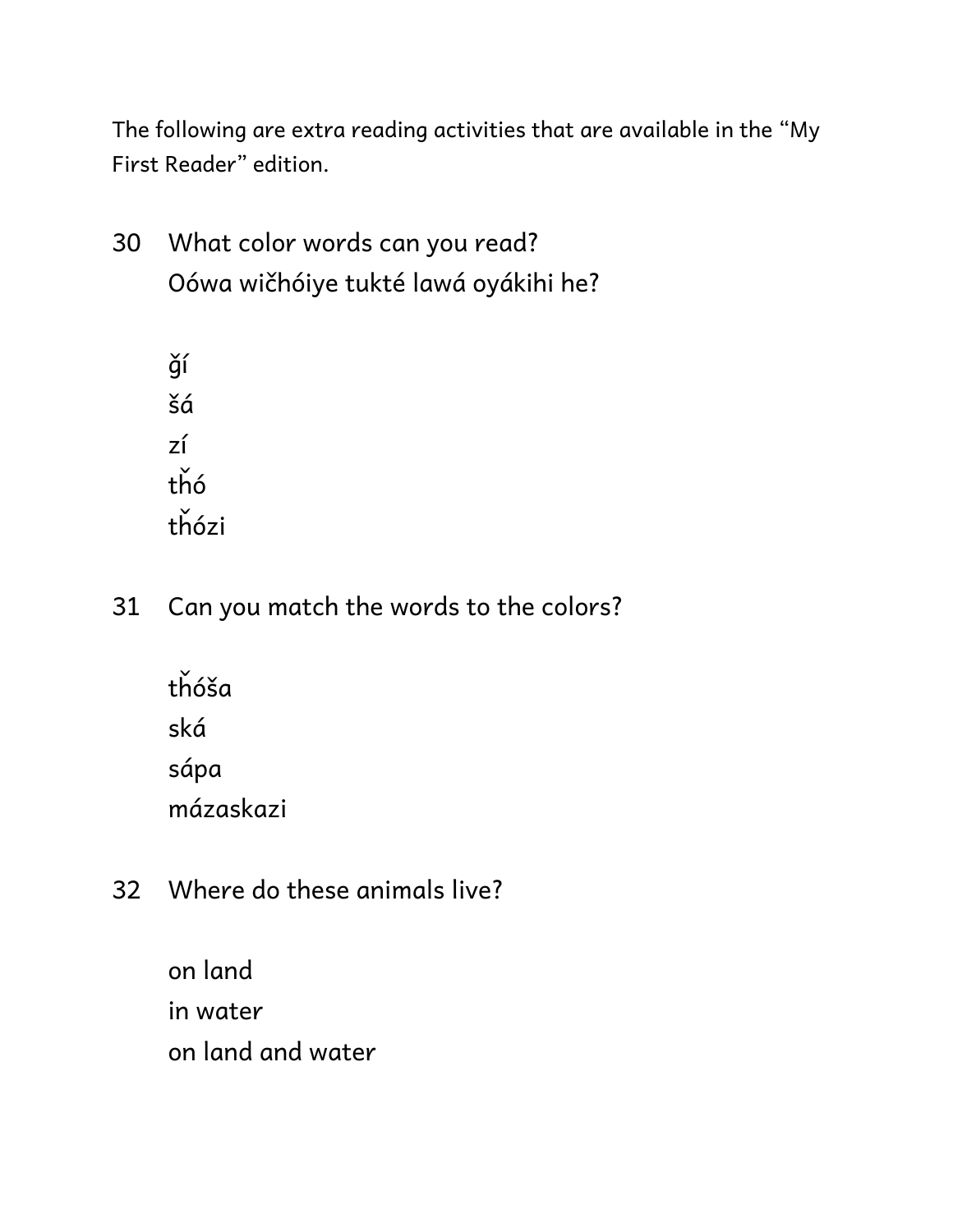33 How does each animal move?

 hú tópa hú núŋpa ȟupáhu hoápe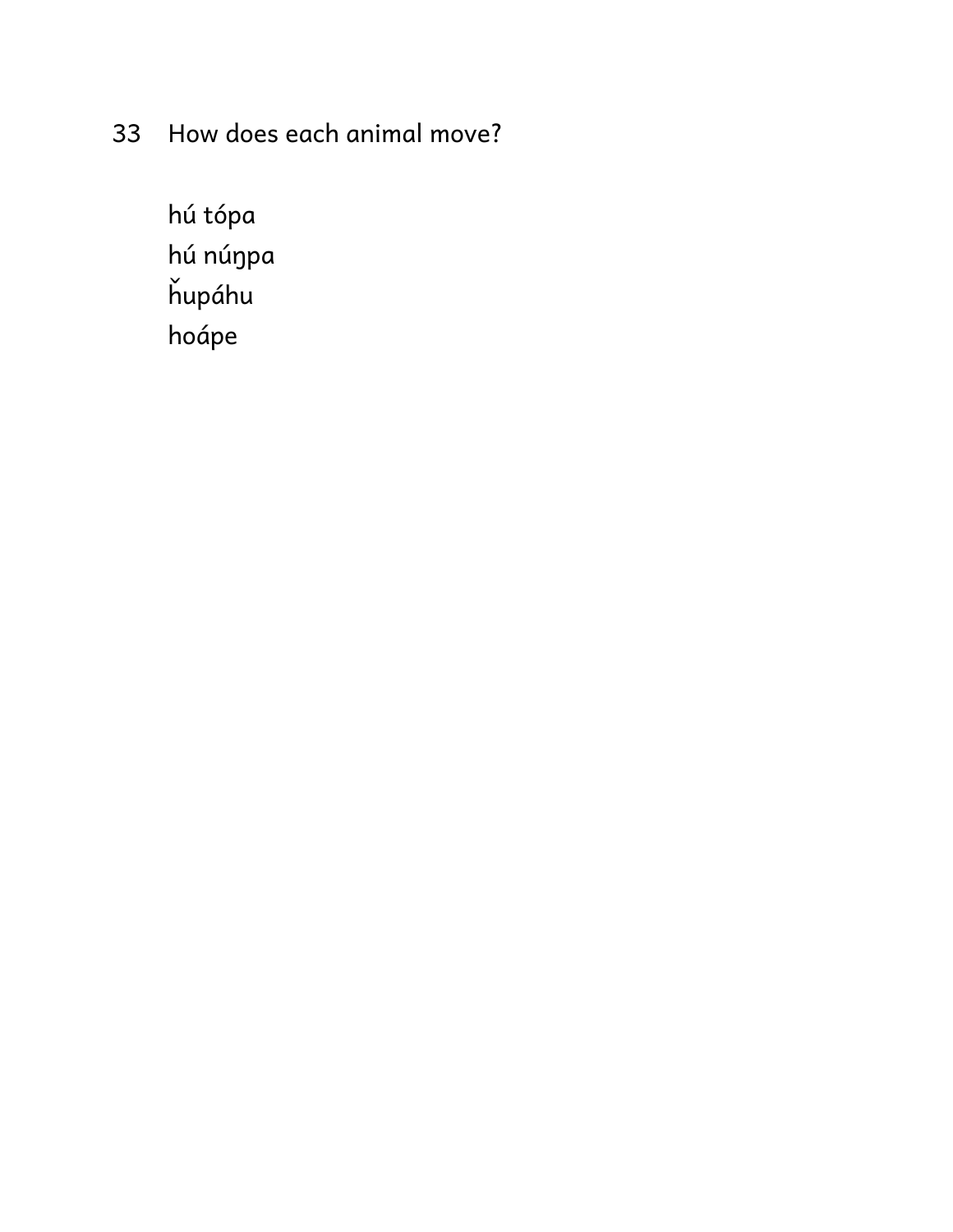

#### **Haŋhépi Wí, Haŋhépi Wašté**

Goodnight Moon by Margaret Wise Brown

Buy it online at half.com:

http://product.half.ebay.com/Goodnight-Moon-by-Margaret-Wise-Brown-2007- Hardcover-Anniversary/45596242&tg=info

## Haŋhépi Wí, Haŋhépi Wašté

 Oȟpáye waŋ tȟózi wíyuŋpi čha él, lenáke úŋ: omás'apȟe waŋ, na wanápoȟyapi waŋ, na itówapi núŋm.

Waŋží él, ptegléška waŋ haŋhépi wí kiŋ apsíča-he.

 Na uŋmá kiŋ él, matȟá yámni oákaŋke él yaŋkápi. Na léna nakúŋ oȟpáye úŋ hé él úŋ: igmúla núŋpapi, na napíŋkpa núŋm,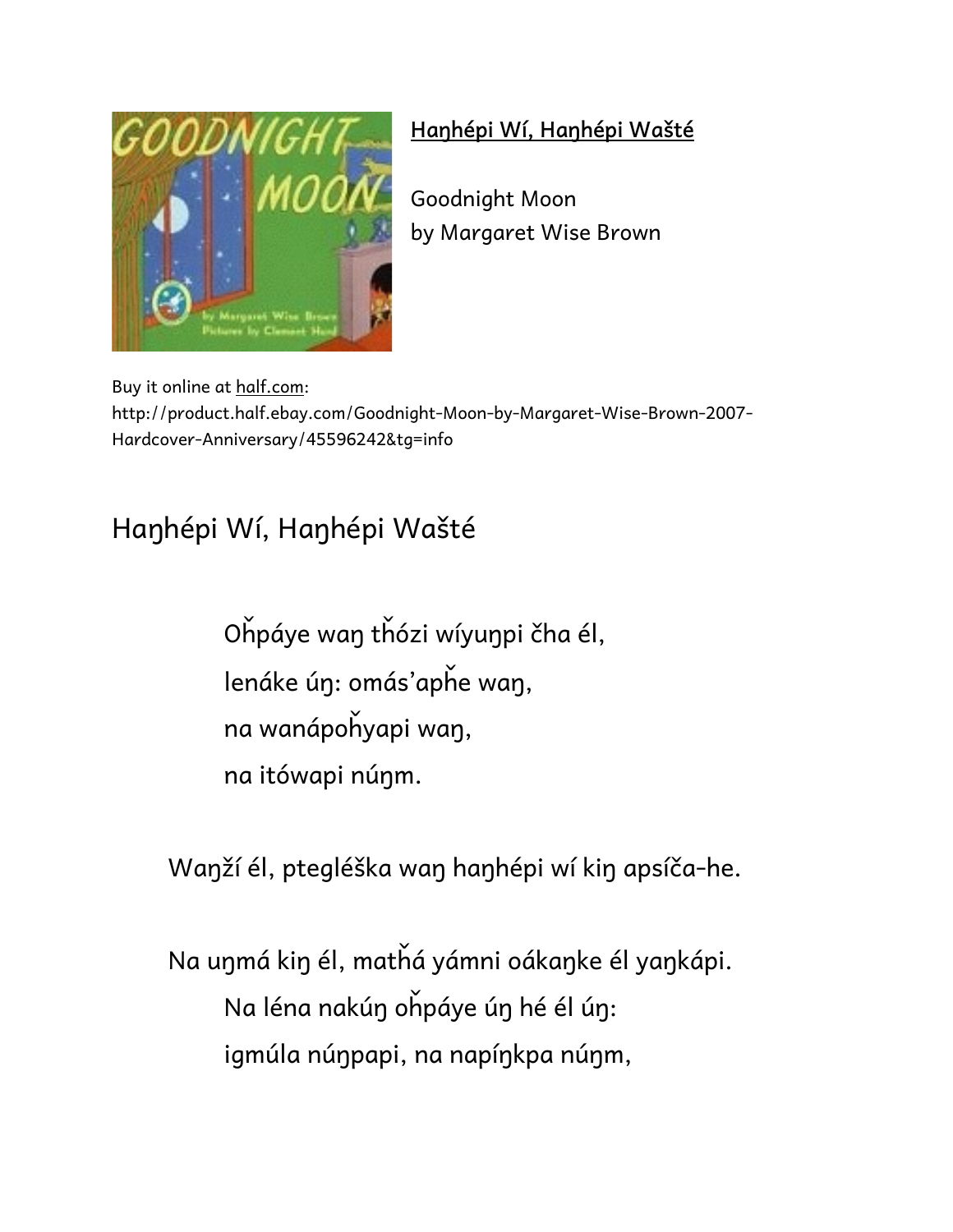na thípila iškáte waŋ, na itȟúŋkala tȟéča waŋ,

Na wíglakča waŋ, na wíglasto waŋ, na wakšíča waŋ wóžapi ogná úŋ čha.

Na winúȟčala waŋ "Iníla" eyáya ikpáhuŋhuŋs yaŋké.

Mitȟóȟpaye, haŋhépi wašté. Haŋhépi wí, haŋhépi wašté.

Ptegléška waŋ wí kiŋ apsíča-he, haŋhépi wašté.

 Pȟetížaŋžaŋ, haŋhépi wašté. Wanápoȟyapi, haŋhépi wašté.

 Matȟó yámni, haŋhépi wašté. Oákaŋke, haŋhépi wašté.

Igmúla núŋm, haŋhépi wašté. Napíŋkpa, haŋhépi wašté.